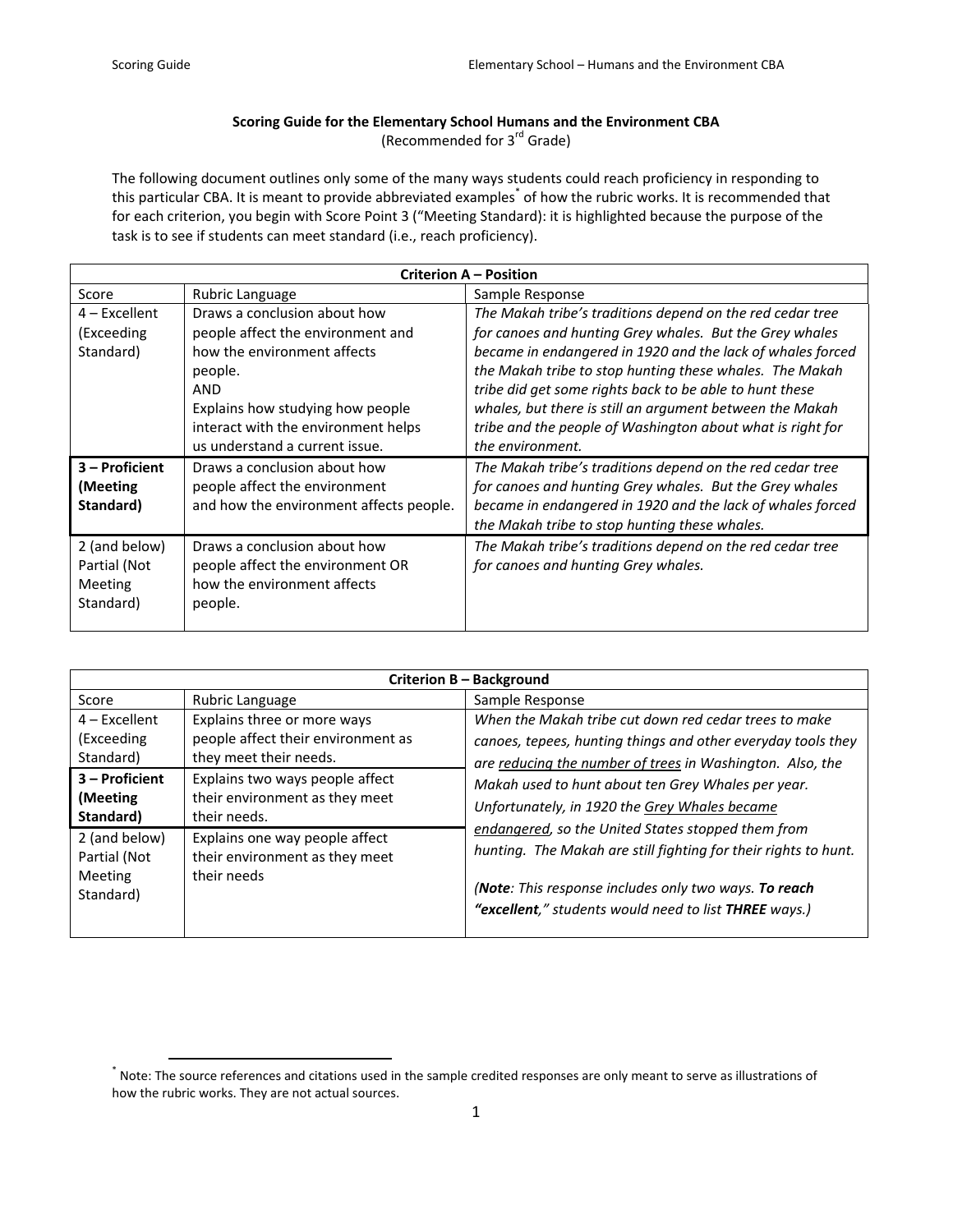| Criterion C - Background                   |                                                                                                                                       |                                                                                                                                                                                                                                                                |  |  |
|--------------------------------------------|---------------------------------------------------------------------------------------------------------------------------------------|----------------------------------------------------------------------------------------------------------------------------------------------------------------------------------------------------------------------------------------------------------------|--|--|
| Score                                      | Rubric Language                                                                                                                       | Sample Response                                                                                                                                                                                                                                                |  |  |
| $4$ – Excellent                            | Explains how the environment                                                                                                          | Because the Makah tribe has the tradition to hunt Grey                                                                                                                                                                                                         |  |  |
| (Exceeding                                 | influences the development of a                                                                                                       | Whales, the tribe depends on the whale parts by using bones                                                                                                                                                                                                    |  |  |
| Standard)                                  | culture's lifestyle, traditions, and                                                                                                  | to hold up teepees, baleen for tools, blubber for oil, and the                                                                                                                                                                                                 |  |  |
|                                            | beliefs with three or more examples.                                                                                                  | rest for meat. Without the Grey Whale, the tribe would not                                                                                                                                                                                                     |  |  |
|                                            |                                                                                                                                       | be as advanced in the way they live.                                                                                                                                                                                                                           |  |  |
| $3 -$ Proficient<br>(Meeting)<br>Standard) | Explains how the environment<br>influences the development of a culture's<br>lifestyle, traditions, and beliefs with two<br>examples. | Because the Makah tribe has the tradition to hunt Grey<br>Whales, the tribe depends on the whale parts by using bones<br>to hold up teepees and uses the meat for food. Without the<br>Grey Whale, the tribe would not be as advanced in the way<br>they live. |  |  |
| 2 (and below)                              | Explains how the environment                                                                                                          | Because the Makah tribe has the tradition to hunt Grey                                                                                                                                                                                                         |  |  |
| Partial (Not                               | influences the development of a culture's                                                                                             | Whales, the tribe depends on the whale parts by using bones                                                                                                                                                                                                    |  |  |
| Meeting                                    | lifestyle, traditions, and beliefs with one                                                                                           | to hold up teepees. Without the Grey Whale, the tribe would                                                                                                                                                                                                    |  |  |
| Standard)                                  | example.                                                                                                                              | not be as advanced in the way they live.                                                                                                                                                                                                                       |  |  |

| Criterion D - Listing Sources                         |                                                                                                                                                                                                                                                                                                                                   |                                                                                                                                                                                                                                                                                                                                                                                                                            |  |  |
|-------------------------------------------------------|-----------------------------------------------------------------------------------------------------------------------------------------------------------------------------------------------------------------------------------------------------------------------------------------------------------------------------------|----------------------------------------------------------------------------------------------------------------------------------------------------------------------------------------------------------------------------------------------------------------------------------------------------------------------------------------------------------------------------------------------------------------------------|--|--|
| Score                                                 | Rubric Language                                                                                                                                                                                                                                                                                                                   | Sample Credited Source Reference & Citation:                                                                                                                                                                                                                                                                                                                                                                               |  |  |
| $4$ – Excellent<br>(Exceeding<br>Standard)            | • Uses a map to explain the interaction<br>between people and their environment.<br>AND<br>• Lists two other sources including the<br>title and author of each source that                                                                                                                                                        | According to Map "A", they live in a pretty low elevation<br>area, about 2000 feet and below. They live near the water,<br>so whaling and using eating other fish would be their main<br>diet.                                                                                                                                                                                                                             |  |  |
| 3 - Proficient<br>(Meeting<br>Standard)               | provide information on the interaction<br>between people and the environment.<br>• Uses a map to explain the interaction<br>between people and their environment.<br><b>AND</b><br>• Lists one other source<br>including the title and author<br>of each source that provide information<br>on the interaction between people and | Example sources:<br>Jones, T. Makah Cultural and Resource Center and Makah<br>Fisheries Management. "Makah.com: Whaling" May 18,<br>2006. <http: whaling.htm="" www.makah.com="">. (website)<br/>(Note: This list includes only one source. To reach<br/>"excellent," students would need to list TWO sources. In<br/>addition, it is recommended that teachers have a designated<br/>format for listing sources.)</http:> |  |  |
| 2 (and below)<br>Partial (Not<br>Meeting<br>Standard) | the environment.<br>• Uses a map to explain the interaction<br>between people and their environment.<br><b>OR</b><br>• Lists one source including the<br>title and author of the source that<br>provide information on the interaction<br>between people and the environment.                                                     |                                                                                                                                                                                                                                                                                                                                                                                                                            |  |  |